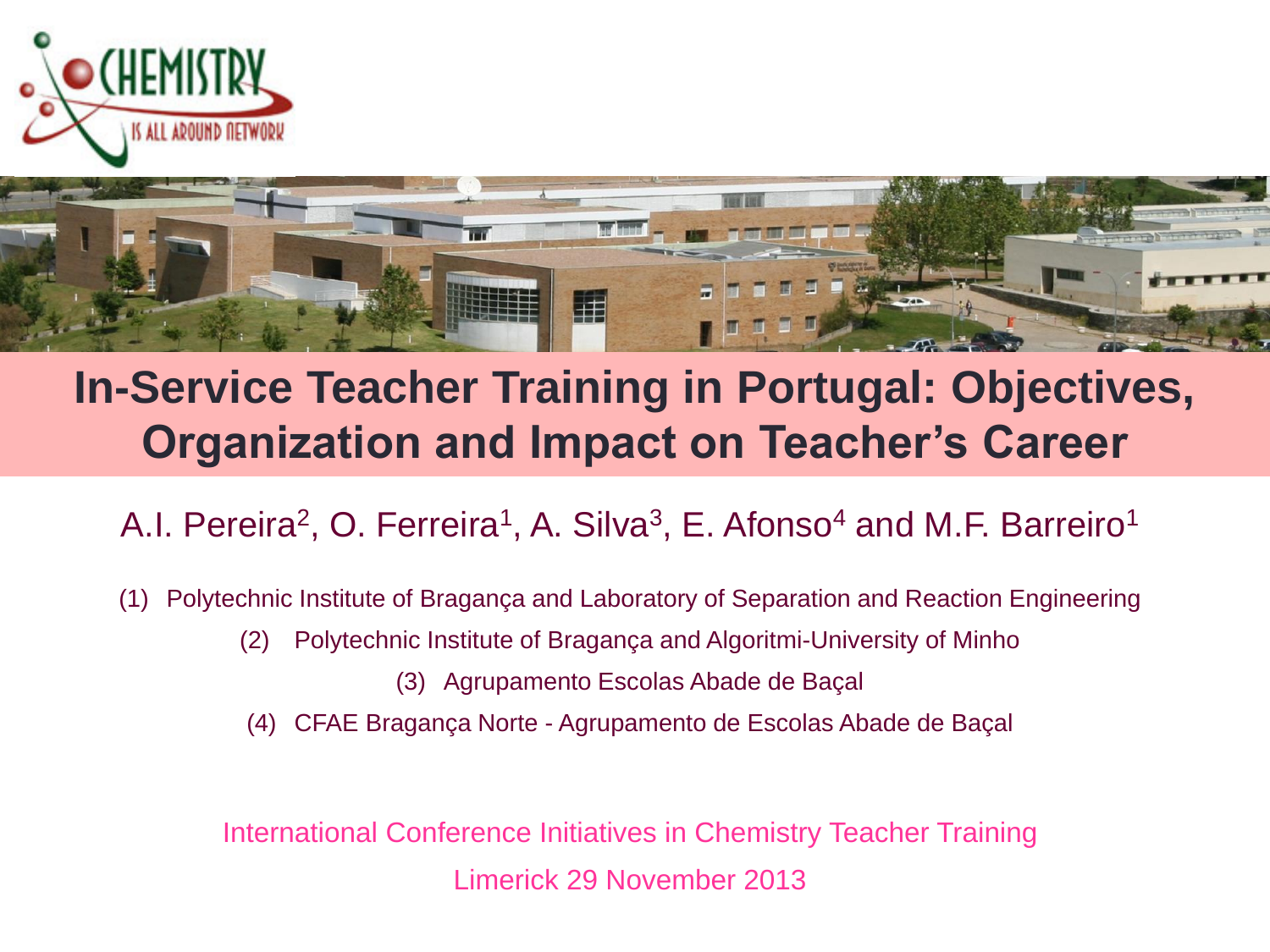### **<sup>2</sup>Outline**

 $\Box$  This work will give an overview of teacher's training in Portugal focusing the three categories addressed by the Portuguese legislation [1]:



[1] Decreto-Lei Nº 41/2012 de 21 de Fevereiro (available at Diário da República Eletrónico - http://dre.pt/).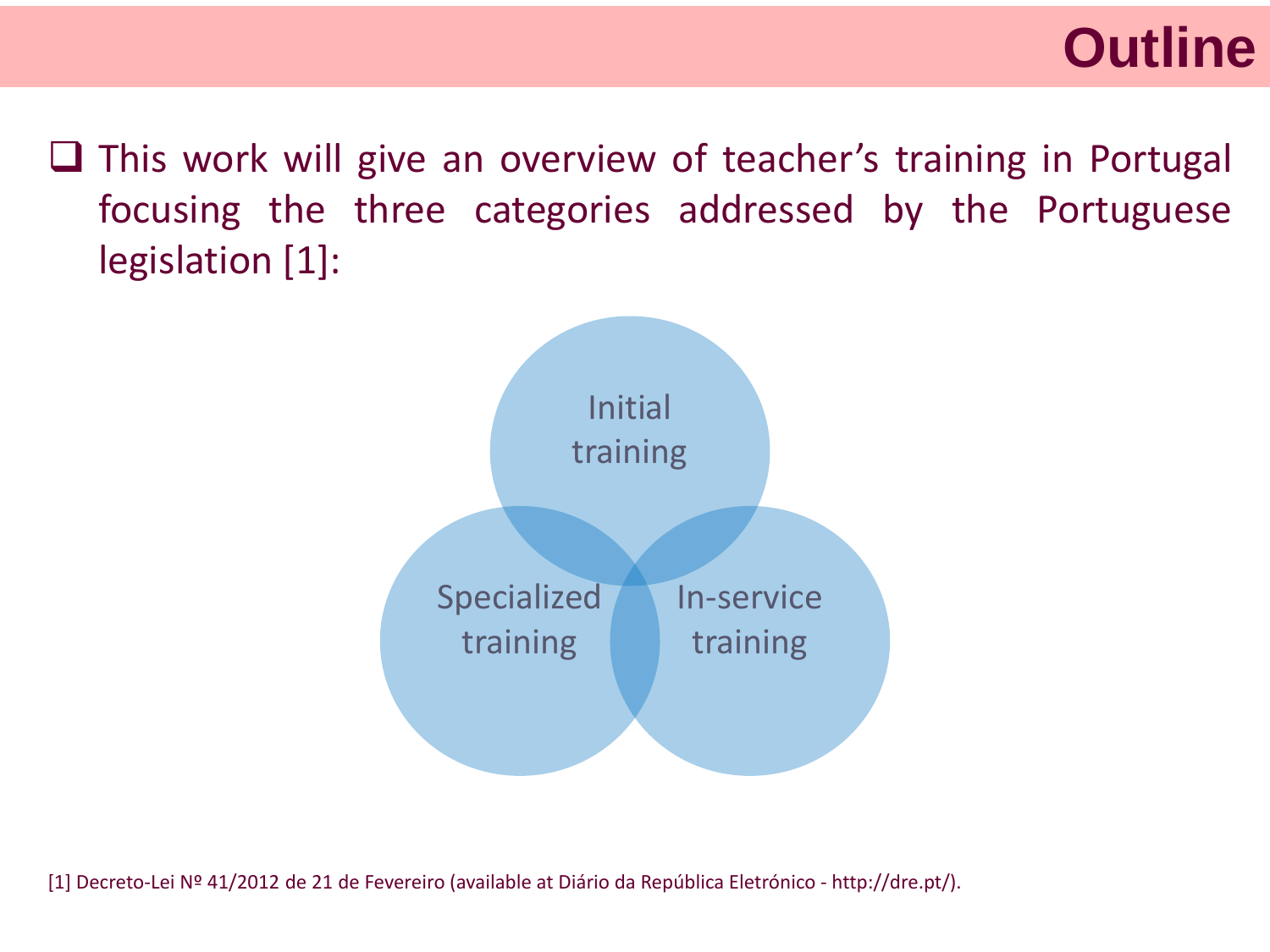## **3 Initial teachers education (ITE)**

In Portugal and following Bologna process, ITE comprises:

#### **A first cycle (3 years - 180 ECTS):**

- $\Box$  Class teachers: broad training in basic education;
- $\Box$  Subject teachers: Knowledge oriented training.

### **A second cycle**

- $\Box$  Class teachers: 1-2 years, 60-120 ECTS;
- $\Box$  Subject teachers: 1.5-2 years, 90-120 ECTS.

[\*] Campos, B., Bologna and Initial Teacher Education in Portugal. In: Hudson, B., Zgaga, P., Astrand, B. (Eds.), Advancing quality cultures for teacher education in Europe – Tensions and opportunities, Umeå School of Education, Umeå University, Sweden, 2010, pp. 13-32.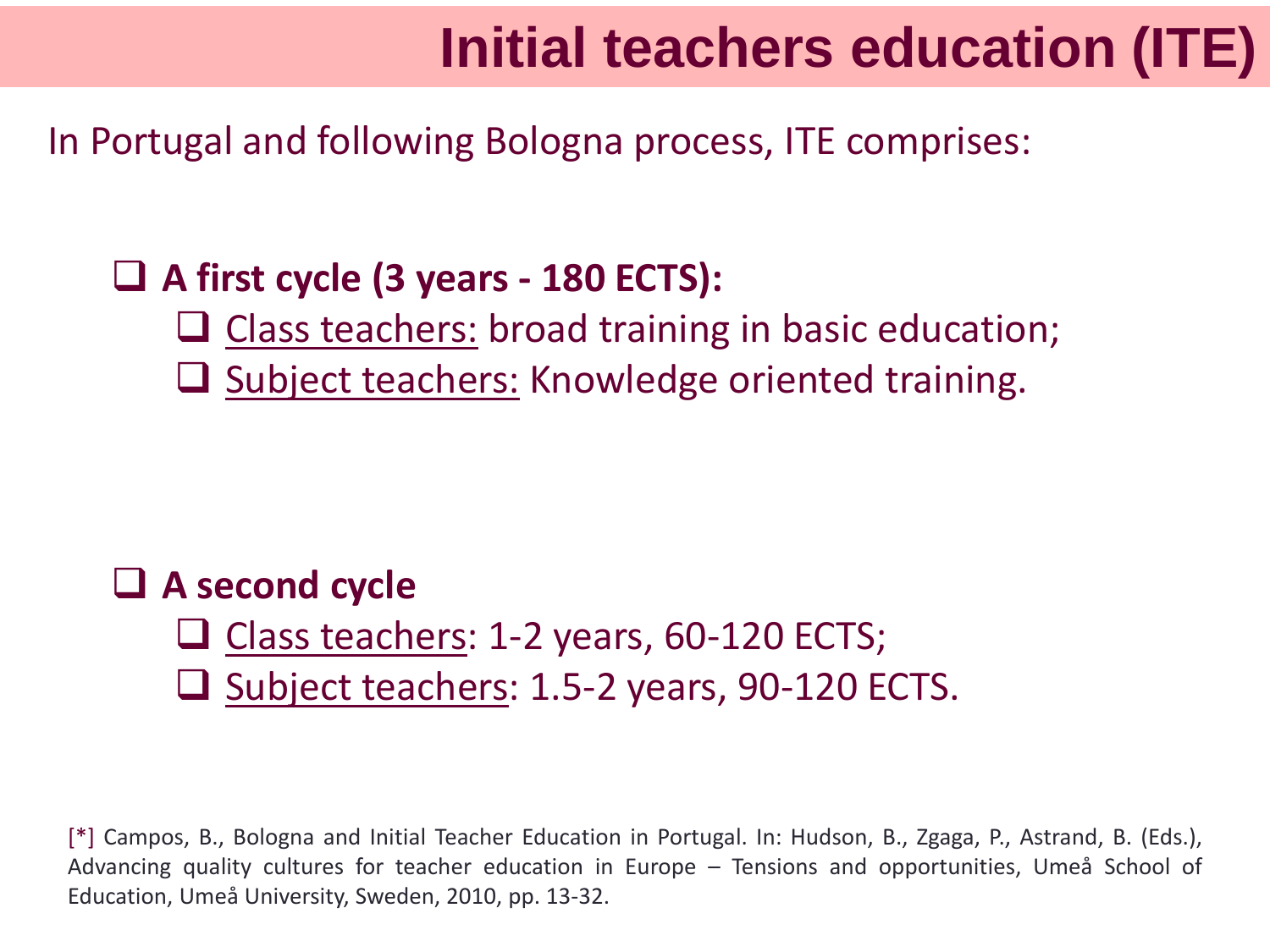# **4 ITE – Physical-chemistry teachers**

- $\Box$  Subject oriented first cycle (e.g. Chemistry, Physical-Chemistry Sciences and Biochemistry) followed by a second cycle mainly focused on professional qualifications;
- The second cycle entitled **"Education in Physical-chemistry Sciences"** (2 years, 120 ECTS) aims to qualify teachers, both in physics and chemistry sciences, to teach basic (3th cycle) and secondary education levels;
- $\Box$  To access this second cycle the applicants need to have 120 ECTS in the two subject areas (physics and chemistry) including no less than 50 ECTS in each of them;
- $\Box$  The second cycle provides training in physics and chemistry didactics, as well as, in educational psychology.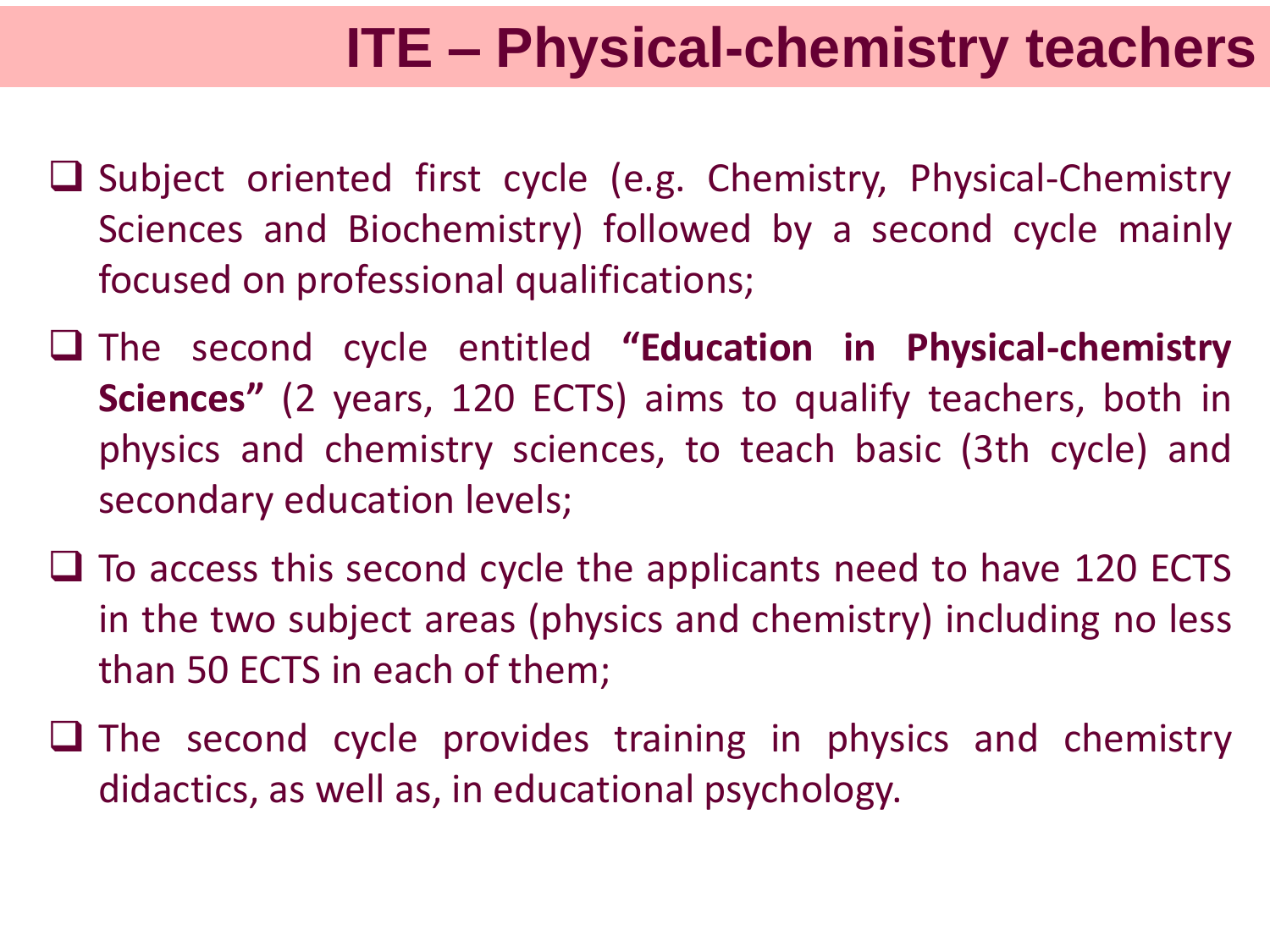# **5 Initial teachers education (ITE)**

#### $\Box$  Summarizing, ITE in Portugal is currently  $[*]:$

- $\Box$  A career-long professional development being the formation provided by Higher Education Institutions (HEIs) and continued by in-service teacher education;
- A research-based level of qualification, where a master degree is required (level 7 of the European Qualifications Framework);
- $\Box$  A qualification acquired in a teaching context that comprises supervised practice and internship;
- $\Box$  A qualification supported by a curriculum driven to learning outcomes.

[\*] Campos, B., Bologna and Initial Teacher Education in Portugal. In: Hudson, B., Zgaga, P., Astrand, B. (Eds.), Advancing quality cultures for teacher education in Europe – Tensions and opportunities, Umeå School of Education, Umeå University, Sweden, 2010, pp. 13-32.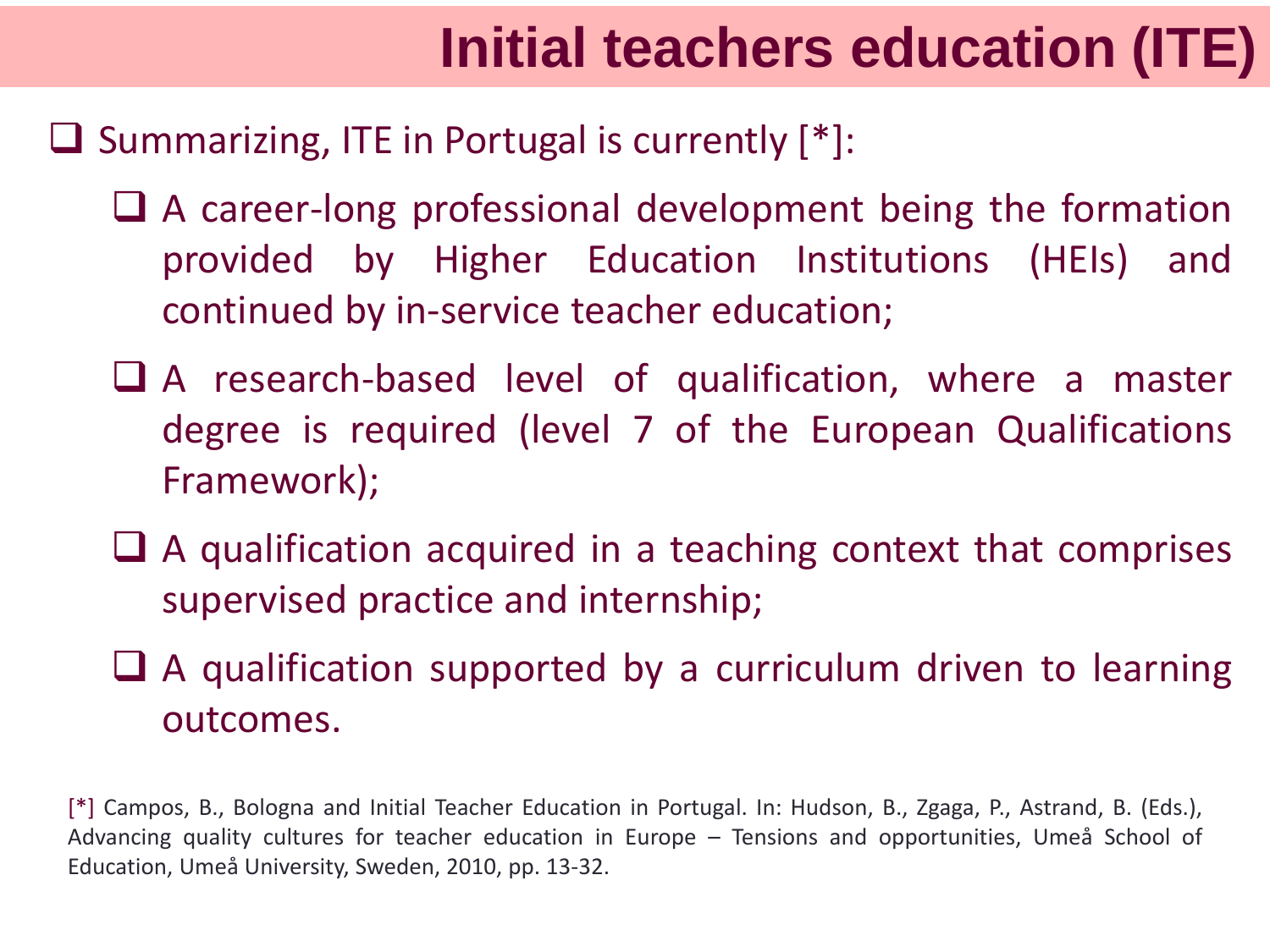- $\Box$  Specialized training is intended to provide qualification in complementary educational functions, such as [\*]:
	- $\Box$  Special Education;
	- $\Box$  Administration and inspection activities in schools;
	- $\Box$  Socio-cultural animation;
	- $\Box$  Basic education for adults, among others.

[\*] Lei n.º 49/2005 de 30 de Agosto (available at Diário da República Eletrónico http://dre.pt/).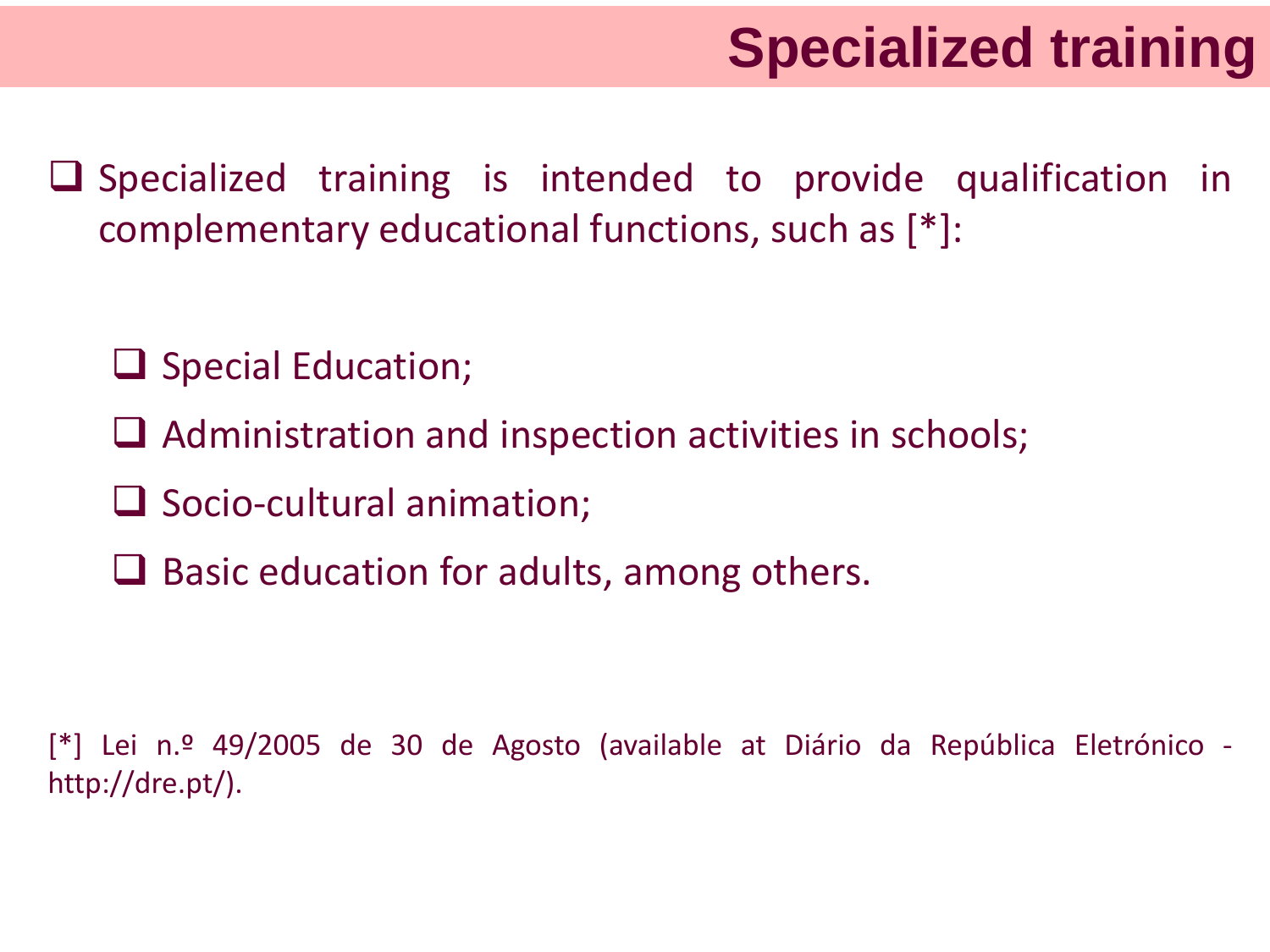- $\Box$  In-service training (or continuous training) intends to provide updating, improvement, conversion and support to teaching professionals along their careers;
- $\Box$  The training actions can be drawn by schools, according to the needs of their teachers or, simply, result from the individual initiative of the teacher;
- $\Box$  It has a direct impact on teacher's careers, being one of the factors considered to access mobility and progression;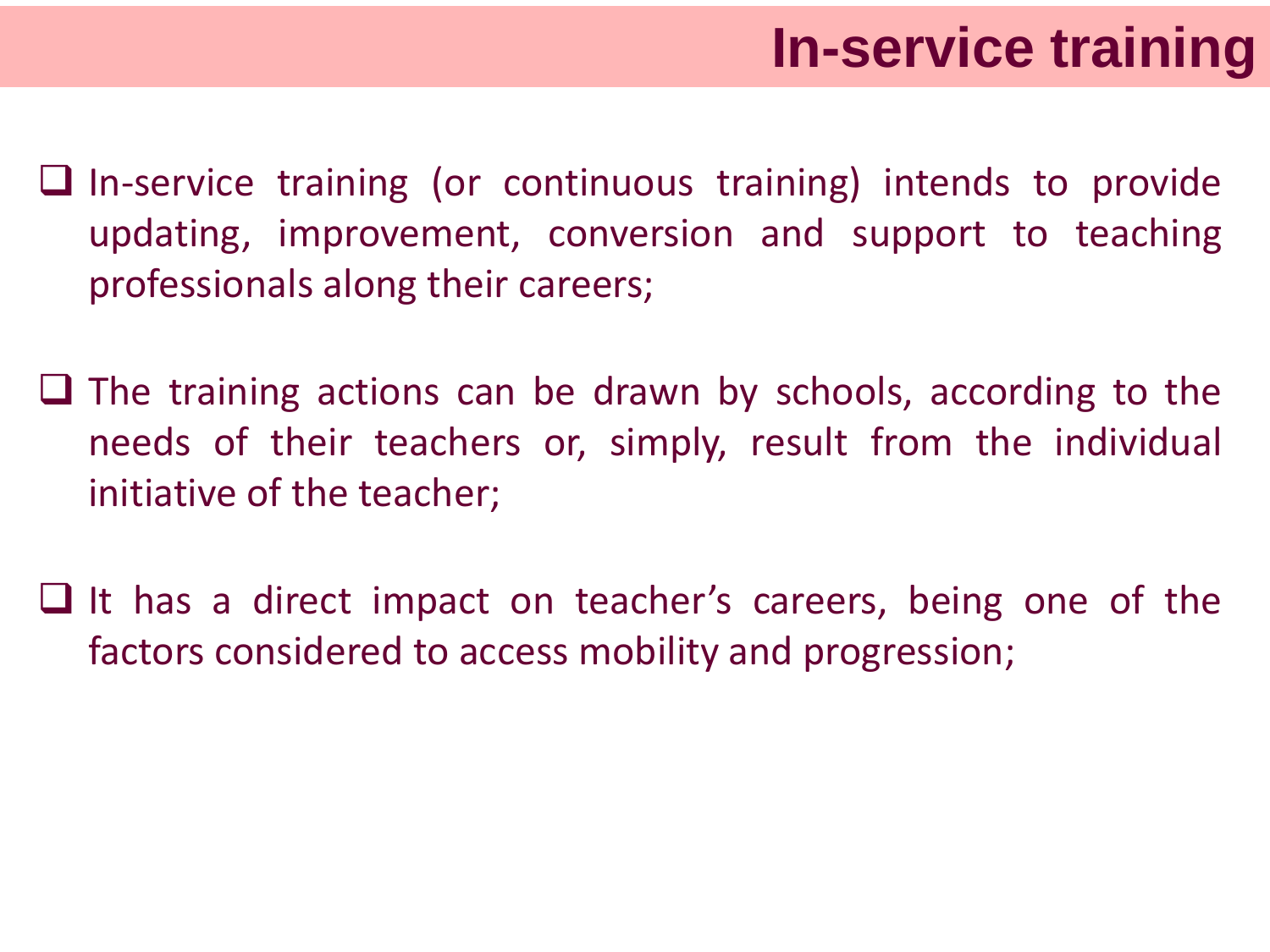# **8 In-service training**

 $\Box$  In Portugal, the continuous teacher's training accreditation (institutions and teachers involved, training actions and evaluation process) is centralized in the **"Scientific and Pedagogical Council of in-service training"** [\*].

Examples of these training bodies are:

- **Training centers associated with school associations (CFAE);**
- Higher education institutions;
- Training centers of professional or scientific non-profit associations;
- Central services of the Ministry of Science and Education;
- Other non-profit (private or public) entities accredited for this purpose.

[\*] Conselho Científico-Pedagógico da Formação Contínua (http://www.ccpfc.uminho.pt)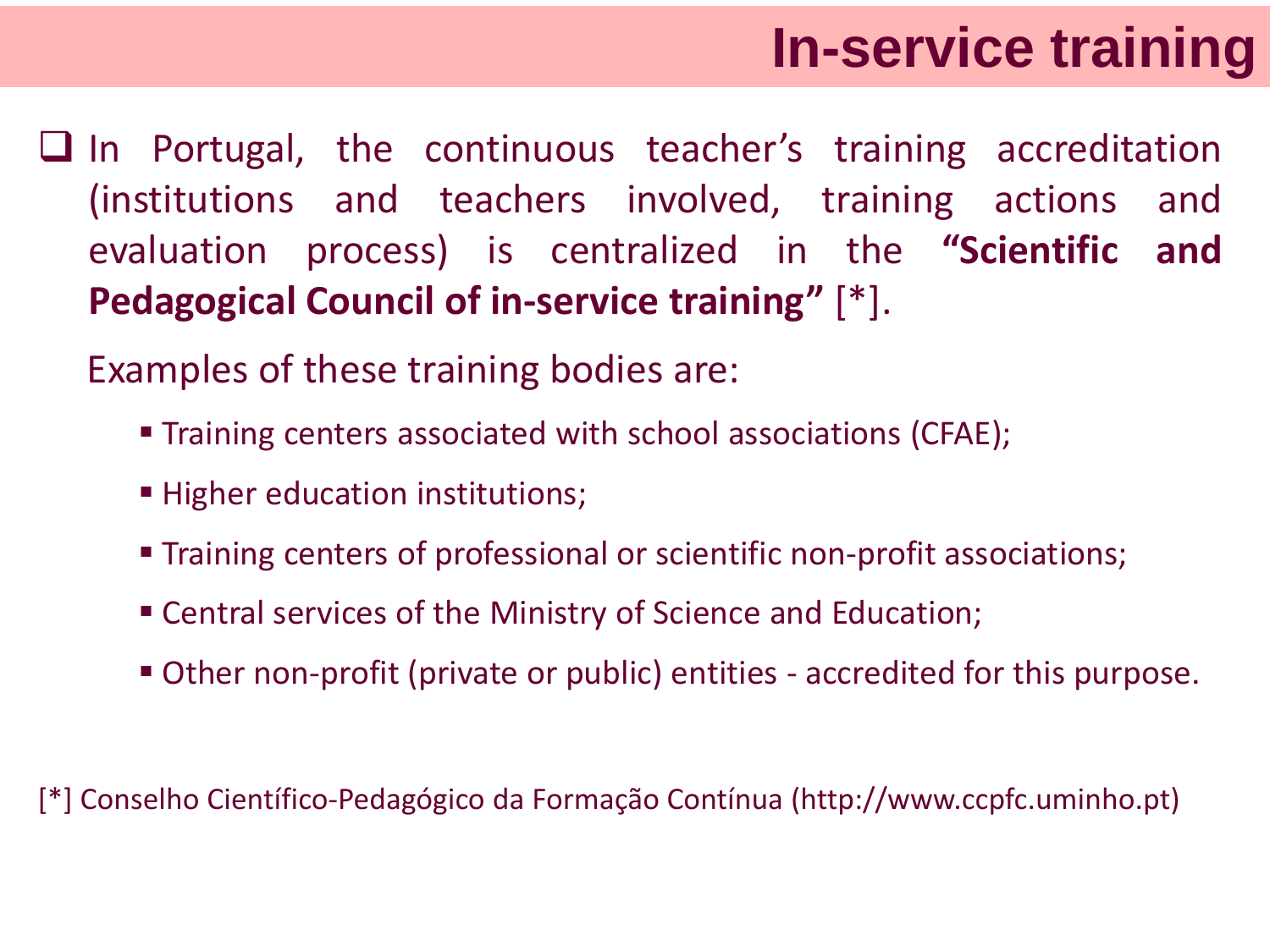# **9 In-service training**

- $\Box$  Given the current economic situation there is at present no governmental funding to support in-service training.
- Although several Higher Education Institutions are able to offer a wide range of paid formation packages, the search for these actions is decreasing.
- $\Box$  Some training centers (CFAEs) work to address the most urgent needs of their associated schools. In this context, free training is being offered thanks to:
	- Endogenous school resources. Some accredited teachers make themselves available to provide training to their colleagues;
	- The existence of protocols and partnerships with other entities within the framework of training programs.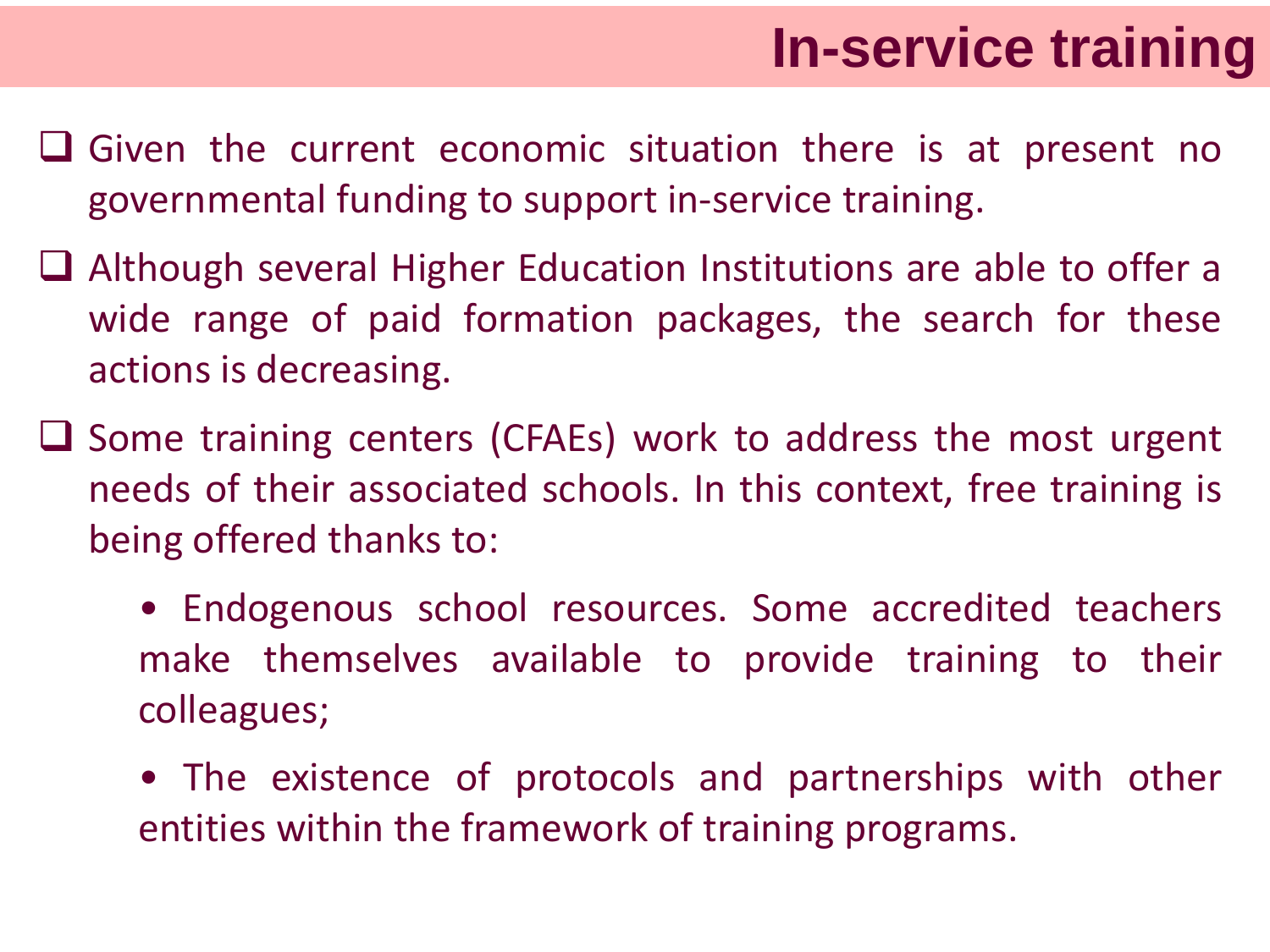$\Box$  Most of the training actions correspond to face-to-face classes;

- $\Box$  Nowadays, the online format through e-learning and b-learning modalities is becoming a current practice, not only because of its effectiveness but also as a way to address financial, distance and time constraints;
- $\Box$  The actions evaluation is required;
- $\Box$  The final classification must be expressed qualitatively (insufficient to excellent) corresponding to a final ranking on a scale comprised between 1 and 10 values.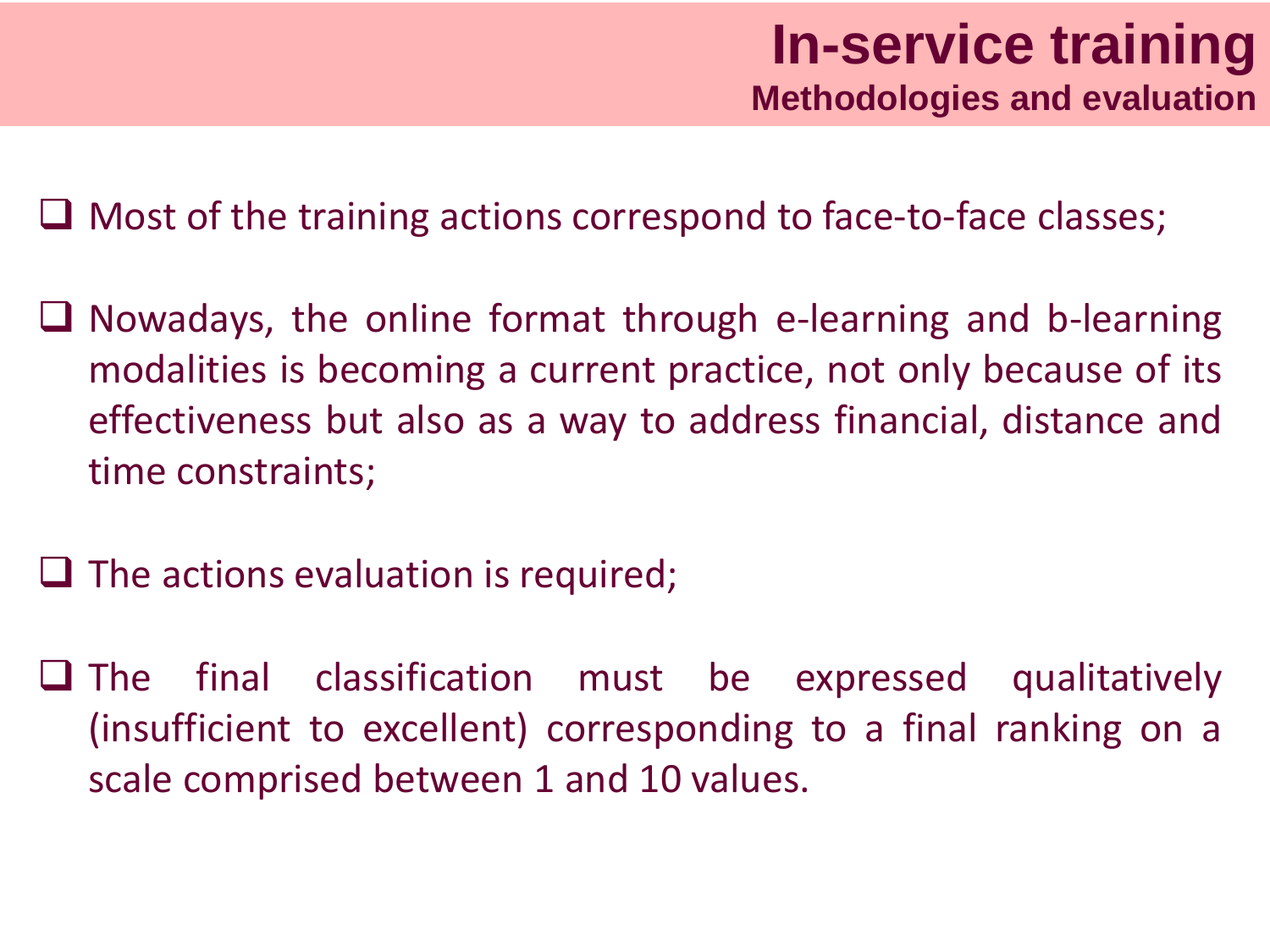- $\Box$  To access progression, teachers must attend, with success, inservice training or specialized training actions during the cycle under evaluation;
- $\Box$  It is mandatory that, at least 50%, of the attended training actions lies on the appropriate scientific area;
- $\Box$  Actions are in accordance with the teacher's scientific area if they fall directly into the taught curricular contents, especially if they have direct application in the classroom;
- $\Box$  Actions aimed at updating/improve teaching learning practices whether for updating and improving specific didactics, the use of new materials or educational equipment.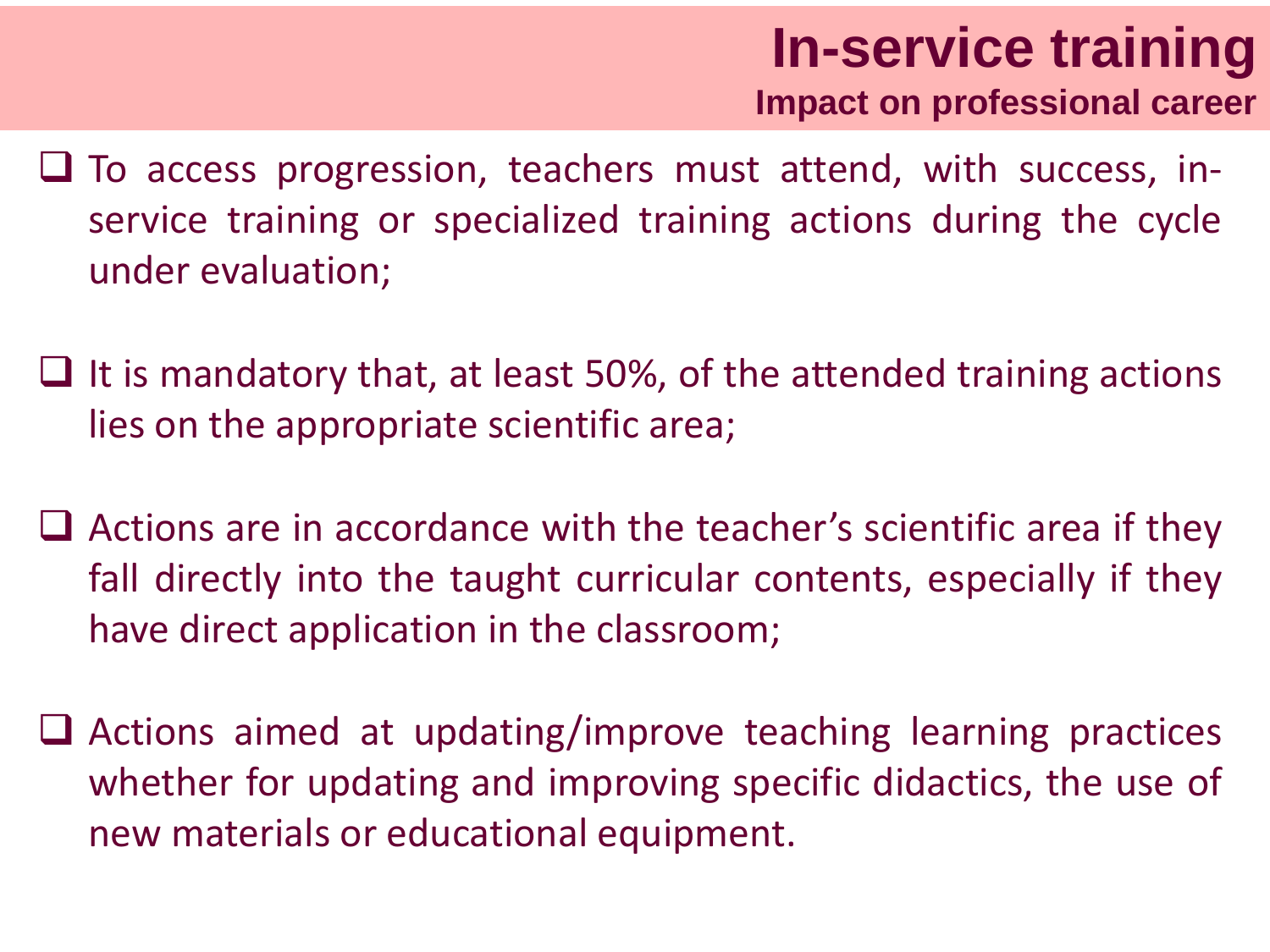## **1n-service training**

**The "Chemistry is all around network project" teacher's view**

In the context of the "Chemistry is all around network project", and concerning the topic "in-service training" the involved teachers expressed their opinion as follows:

- In-service training is essential to promote teacher's actualization.
- Concerning the specific region of Bragança they pointed out a lack of offer in what concerns experimental chemistry training. In that context, the IPB project team promoted the organization of a training action in cooperation with the CFAE-Bragança.
- Most of the involved teachers have attended ICT related courses but not specific for chemistry teaching.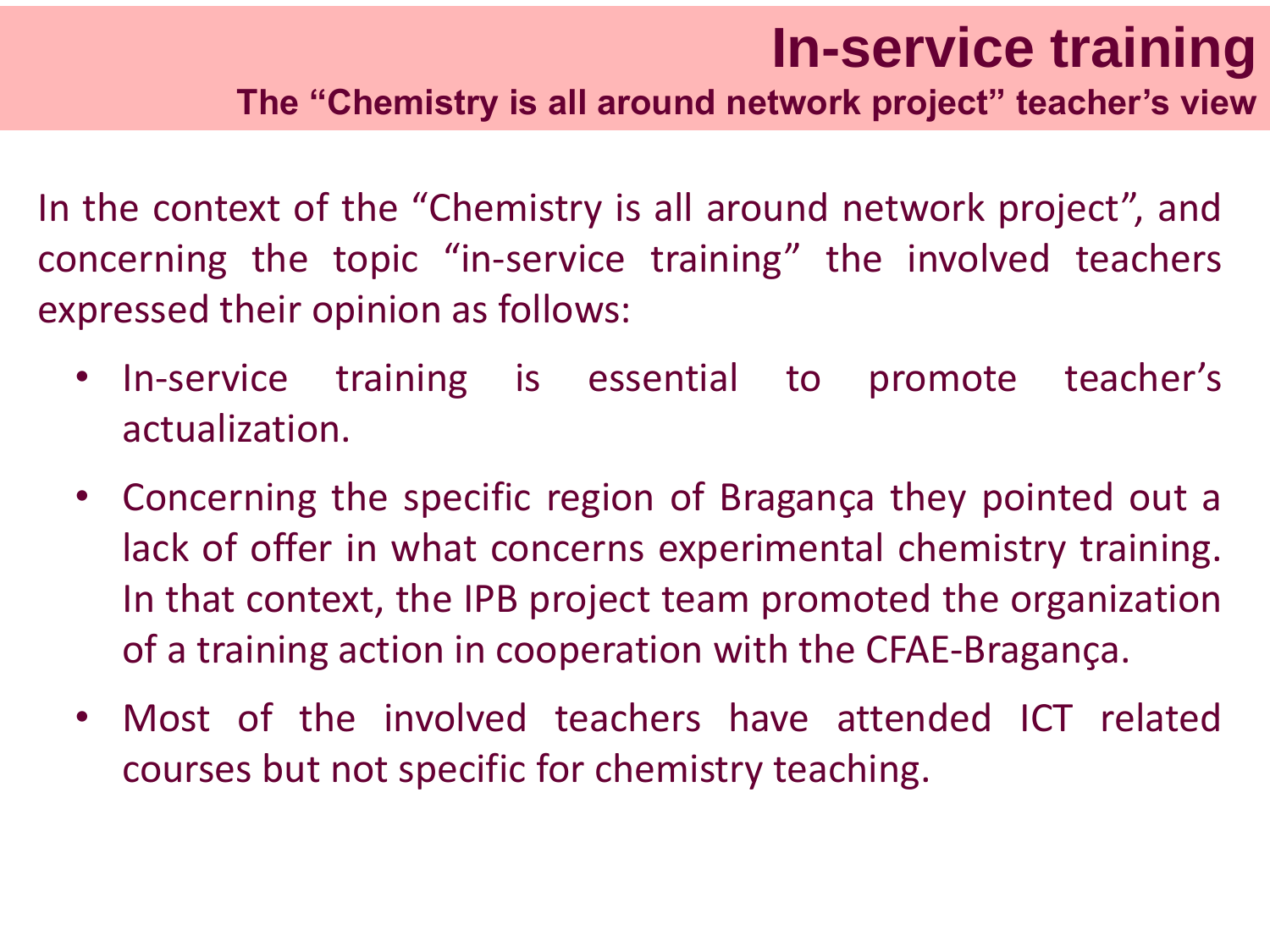### **<sup>13</sup> In-service training The "Chemistry is all around network project" teacher's view**

- It was found interesting to develop orientated guides to support the use of ICT resources, either as an introduction to the experimental activity or as a tool to consolidate knowledge.
- More, it was found important to offer training focusing this duality ICT-experimental activity.
- Several topics for in-service training actions were focused. Among them, technological subjects such as "Environmental chemistry", "Food chemistry", "Polymer technology", "Cosmetic chemistry", "Analytical chemistry", "Chemical sensors", "Nuclear chemistry" and "Green and sustainable chemistry" were pointed out as pertinent topics in view of the current "chemistry in context" programs.